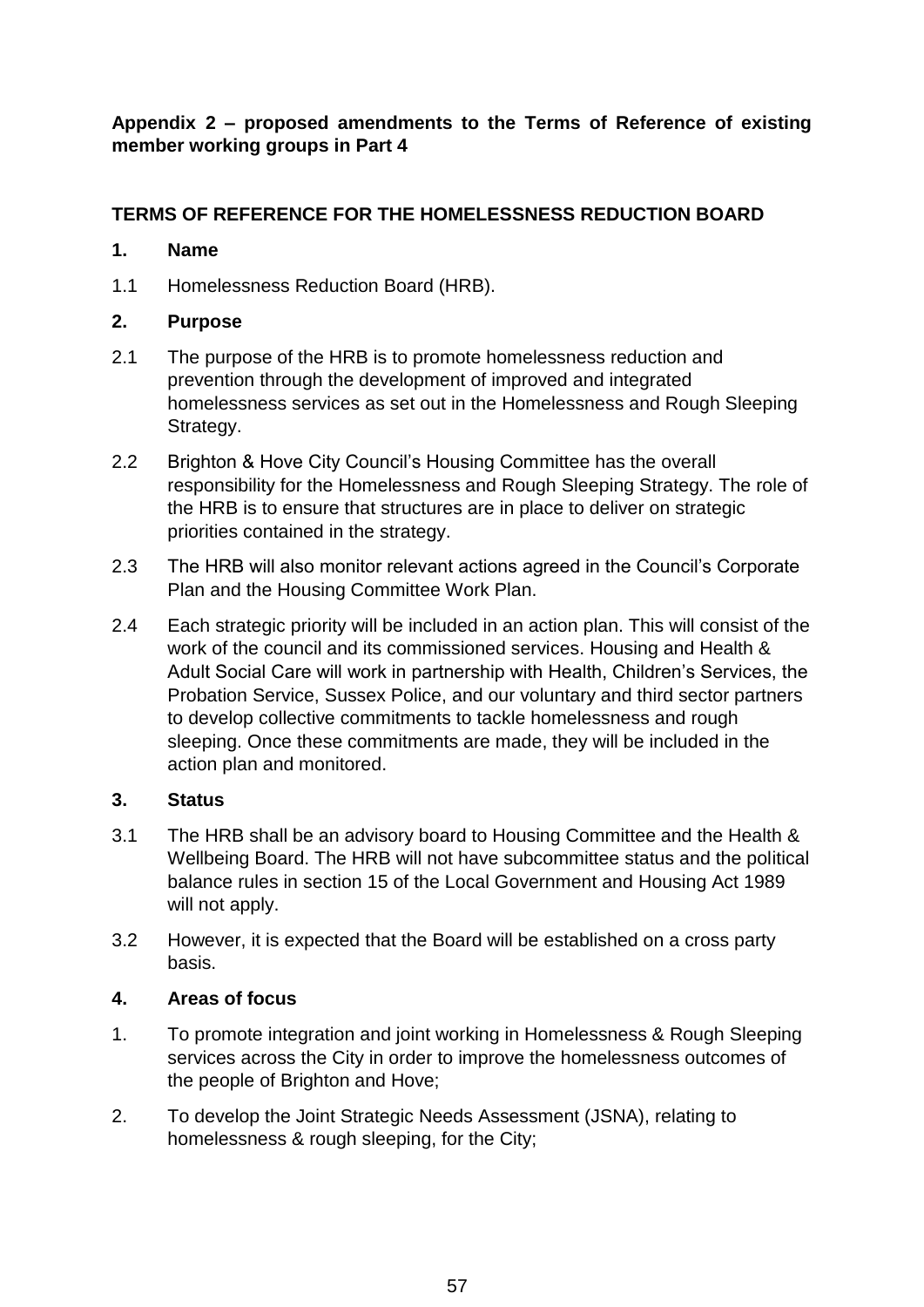- 3. To cooperate in the development of other strategies for the City. To ensure that homelessness is accurately reflected in these strategies and integrated across the City;
- 4. To receive the Clinical Commissioning Group's draft annual commissioning plan and to respond with its opinion as to whether the draft commissioning plan takes account of the Homelessness Reduction Strategy.
- 5. To establish and maintain a dialogue with the Council's Local Strategic Partnership Board, including consulting on its proposed strategies and reporting on outcomes in line with the City's Performance and Risk Management Framework;
- 6. In line with government guidance to promote transparency and accountability the HRB will involve stakeholders
- 7. To review annual progress against city priorities and the approved annual action plan
- 8. To consider reports, where appropriate, from relevant programme boards and related multi-sector committees with a remit for public health in order to inform the Homelessness Reduction Strategy including: Alcohol Programme Board, the Substance Misuse Programme Board and the Sexual Health Programme Board.
- 9. Leadership and Agenda Setting and Accountability
	- Promote creative and innovative approach to homelessness reduction.
	- Promote the agenda on integration both in terms of sharing commissioning resource but also in terms of delivering a joined up service for homeless people.
	- Provide collective leadership to a whole range of City-wide collaborative working and whole system issues - including emergency planning, resilience and preparedness, urgent care etc.

## **5. Reporting**

5.1 The HRB will report to Housing Committee & Health & Wellbeing Board (as appropriate) with recommendations as necessary.

#### **6. Membership**

- 6.1 Membership of the Board shall consist of three voting elected Members, appointed on a cross party basis (currently 1:1:1) .and the non voting members listed below.
- 6.2 It will have a panel of non-voting members formed of the Chair of Health and Wellbeing Board and representatives of other public bodies and organisations working to alleviate and address issues associated with homelessness and rough sleeping.

## **Voting members**: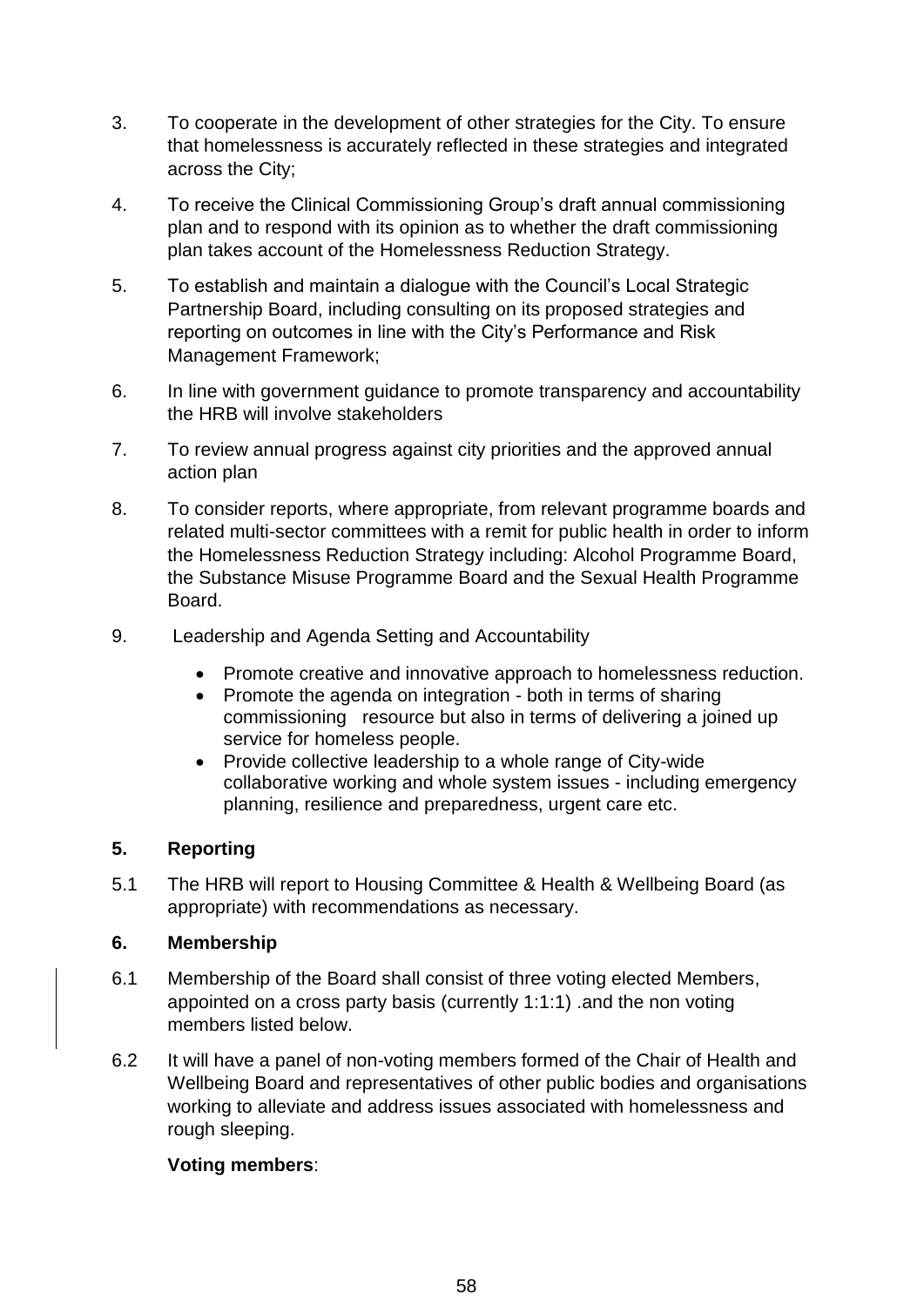Chair of Housing Committee Opposition Spokesperson Housing Committee Group Spokesperson Housing Committee

## **Non voting Members**

- 1 Chair of Health & Wellbeing Board
- 2 Clinical Commissioning Group
- 3 Probation Service
- 4 Prison Service
- 5 Brighton & Sussex University Hospital Trust
- 6. Sussex Partnership Foundation Trust
- 7. Sussex Police
- 8. Two members of the Homelessness & Rough Sleeping Strategy Operational Board.

## **Officers in attendance:**

Executive Director Neighbourhoods, Communities & Housing Executive Director Families, Children and Learning Executive Director Health and Adult Social Care.

#### **Quorum**

At each meeting, the quorum requirement is at least two voting members

#### **Chair**

The Board will be chaired by the Chair of the Housing Committee.

The appointments may be made, in accordance the wishes of the political groups, at the meeting of Policy & Resources Committee when the terms of reference are agreed or notified to the Chief Executive by the Group following the meeting.

#### **7. Meetings and ways of working**

- 7.1 The timing and number of meetings will be dictated by the volume of business for the HRB. The group will meet at least quarterly.
- 7.2 Board papers will be circulated at least 5 working days in advance of the board meetings.
- 7.3 Board papers will be published on the council's website after the meeting, except where the Board determine that the information contained therein would be exempt from disclosure.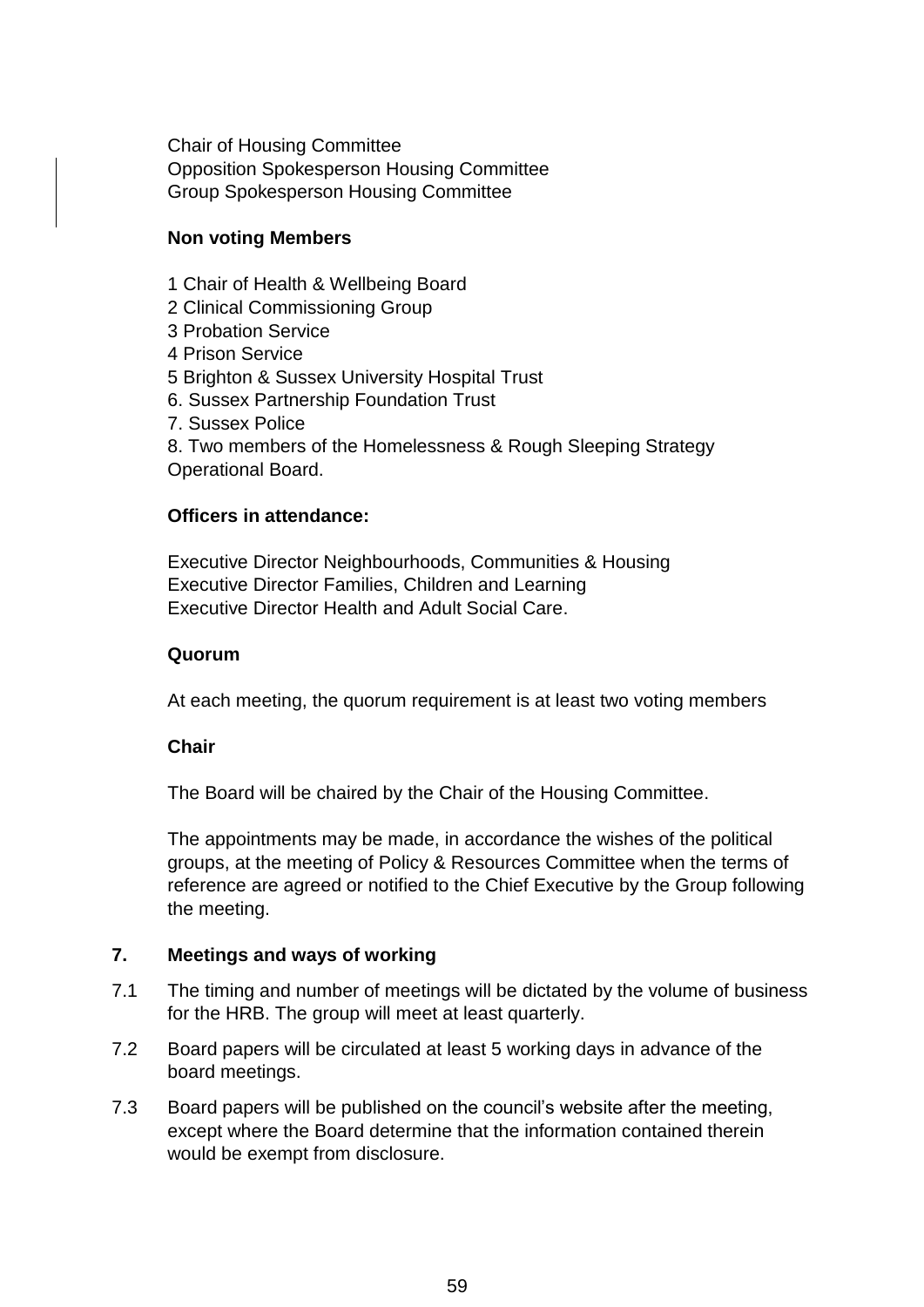- 7.4 It is expected that the Member Working Groups will reach decisions by consensus where possible. Where there is no agreement, the voting Members will cast a vote and if there is an equality of votes Chair shall have the right to exercise a casting vote.
- 7.5 The Group will agree ways of working appropriate to the role and remit of the Group.

### **8. Review**

8.1 These terms of reference may be reviewed and amended by Policy & Resources Committee.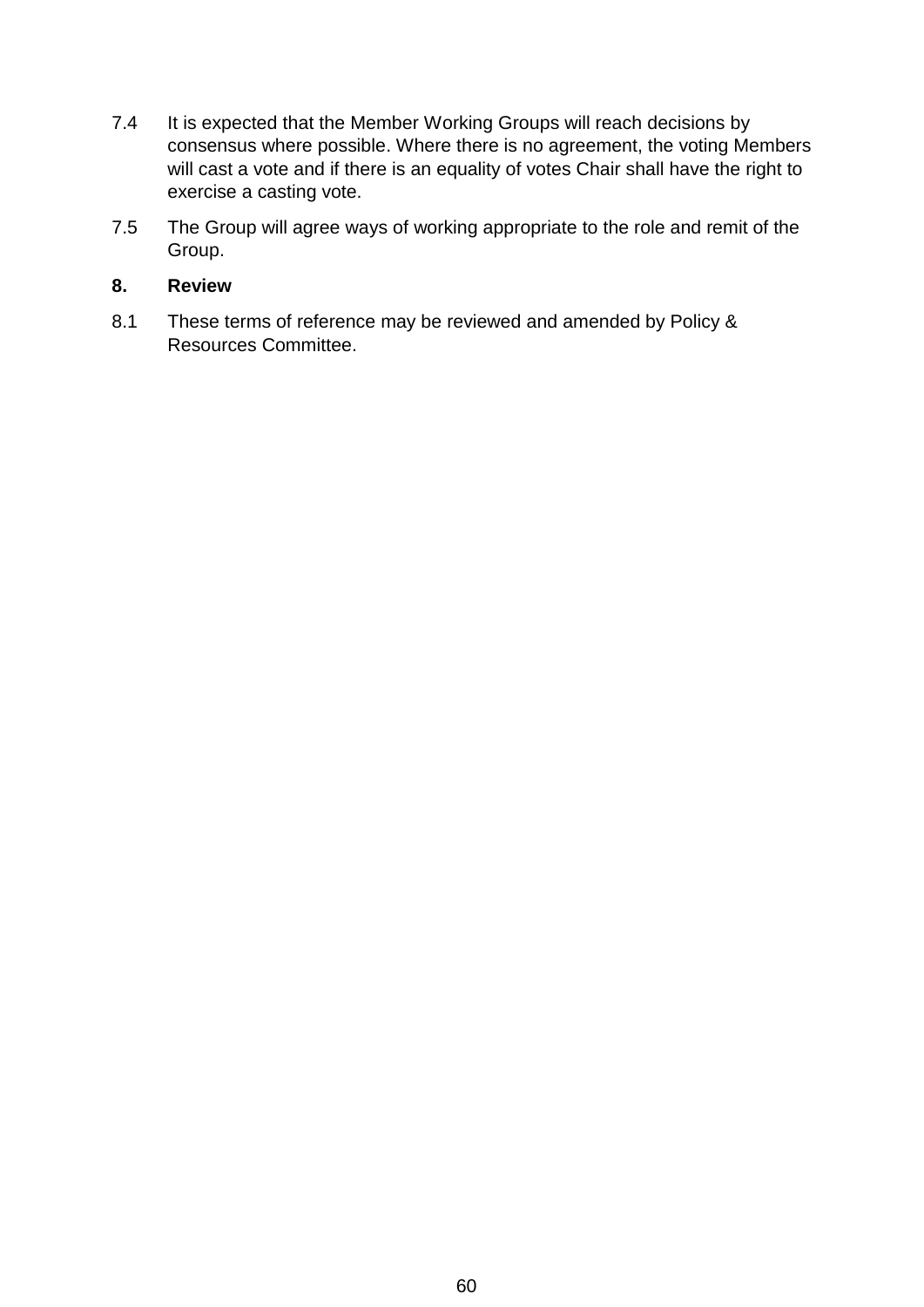## **TERMS OF REFERENCE FOR 2030 CARBON NEUTRAL PROGRAMME CROSS PARTY MEMBER WORKING GROUP**

1. Name 2030 Carbon Neutral Programme Cross-Party Member Working Group (MWG).

2. Purpose A 2030 Carbon Neutral Programme has been established to help achieve a key policy objective of Brighton & Hove City Council in becoming carbon neutral by 2030. The Cross-Party MWG will oversee the programme development and implementation, including the development of an engagement programme and City Assembly.

2. Status The 2030 Carbon Neutral Programme MWG shall be an advisory board to the Policy & Resources Committee. The Board will not have subcommittee status and the political balance rules in section 15 of the Local Government and Housing Act 1989 will not apply. However, it is expected that the Board will be established on a cross-party basis.

## 3. Areas of focus

The focus of the Cross-Party MWG is to have oversight of the development and delivery of the 2030 Carbon Neutral Programme to help ensure the core programme objectives are met. These objectives are set out in the PID and are to:

 Agree a methodology for recording emissions that allows the Council and the City to readily compare our progress with other UK and international cities working to achieve similar targets (e.g. the SCATTER model developed by Manchester University).

 Develop and deliver an engagement plan / City Assembly process to harness the knowledge and enthusiasm of partners and local residents.

 Develop a high-level plan to meet the 2030 target – delivered through a coordinated programme of projects.

Develop a communications plan to support activities and engagement.

 Continue to collate information on our current carbon reduction initiatives and assess the contribution these will make to the 2030 target.

The MWG also oversees the allocation of funding from the Sustainability & Carbon Reduction Investment Fund, and all tasks incidental to that.

#### 4. Reporting

The Board will report to Policy & Resources Committee, with recommendations as necessary.

#### 6. Membership